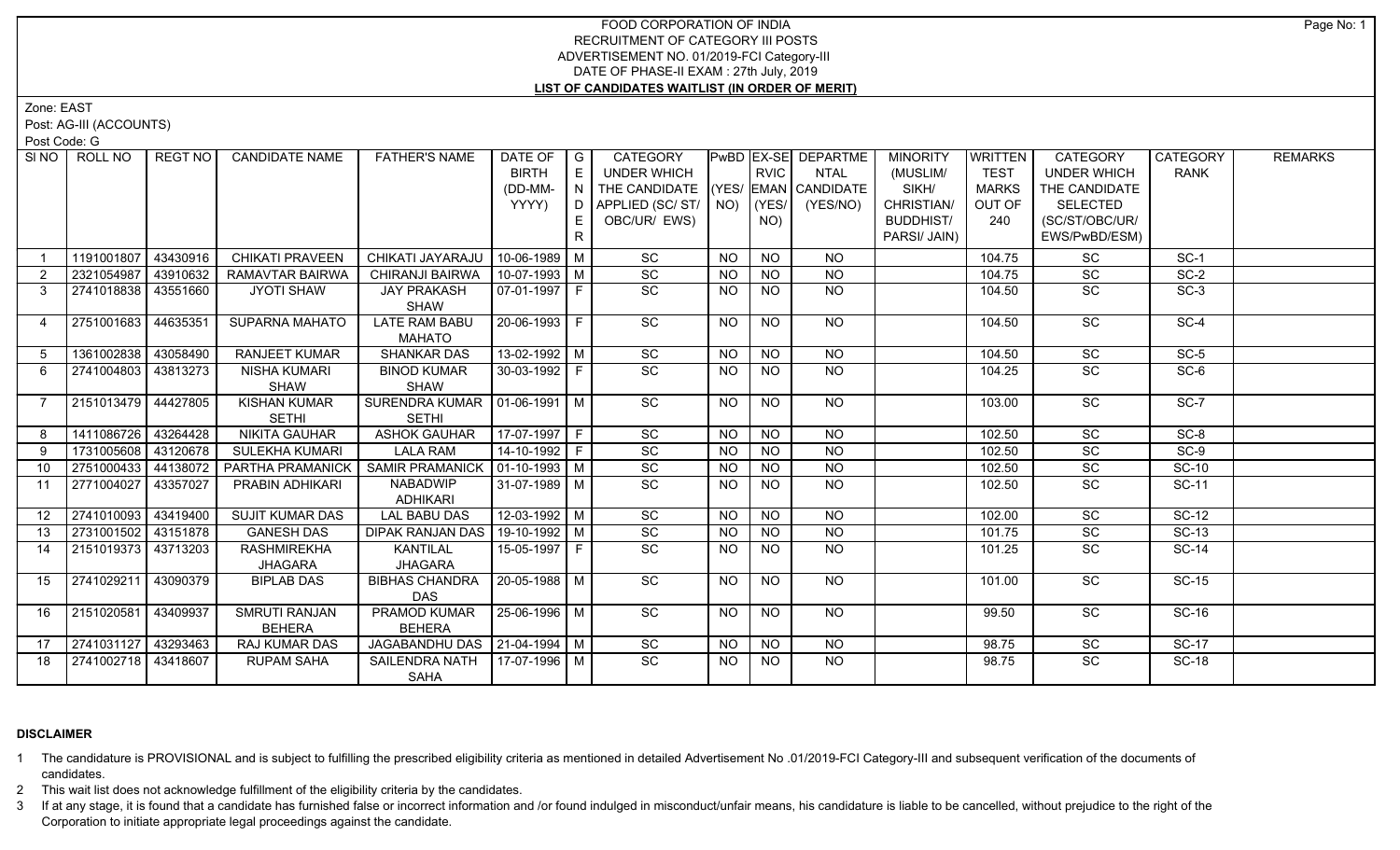# FOOD CORPORATION OF INDIA RECRUITMENT OF CATEGORY III POSTS ADVERTISEMENT NO. 01/2019-FCI Category-III DATE OF PHASE-II EXAM : 27th July, 2019 **LIST OF CANDIDATES WAITLIST (IN ORDER OF MERIT)**

Zone: EAST

Post: AG-III (ACCOUNTS)

Post Code: G

| SINO            | ROLL NO             | <b>REGT NO</b> | <b>CANDIDATE NAME</b>  | <b>FATHER'S NAME</b> | DATE OF $ G $                |    | CATEGORY                           |                 |                 | PwBD EX-SE DEPARTME | <b>MINORITY</b>  | WRITTEN      | <b>CATEGORY</b>    | <b>CATEGORY</b> | <b>REMARKS</b> |
|-----------------|---------------------|----------------|------------------------|----------------------|------------------------------|----|------------------------------------|-----------------|-----------------|---------------------|------------------|--------------|--------------------|-----------------|----------------|
|                 |                     |                |                        |                      | <b>BIRTH</b>                 | E  | UNDER WHICH                        |                 | <b>RVIC</b>     | <b>NTAL</b>         | (MUSLIM/         | <b>TEST</b>  | <b>UNDER WHICH</b> | <b>RANK</b>     |                |
|                 |                     |                |                        |                      | (DD-MM-                      |    | THE CANDIDATE (YES/ EMAN CANDIDATE |                 |                 |                     | SIKH/            | <b>MARKS</b> | THE CANDIDATE      |                 |                |
|                 |                     |                |                        |                      | YYYY)                        |    | D   APPLIED (SC/ ST/   NO)         |                 | $ $ (YES/       | (YES/NO)            | CHRISTIAN/       | OUT OF       | <b>SELECTED</b>    |                 |                |
|                 |                     |                |                        |                      |                              | E. | OBC/UR/ EWS)                       |                 | NO)             |                     | <b>BUDDHIST/</b> | 240          | (SC/ST/OBC/UR/     |                 |                |
|                 |                     |                |                        |                      |                              | R. |                                    |                 |                 |                     | PARSI/ JAIN)     |              | EWS/PwBD/ESM)      |                 |                |
| 19              | 1471000774          | 43385964       | PARESHKUMAR            | <b>AMRUTBHAI</b>     | $30-03-1991$ M               |    | SC                                 | NO              | <b>NO</b>       | NO.                 |                  | 98.25        | SC                 | <b>SC-19</b>    |                |
|                 |                     |                | AMRUTBHAI              | SENDHAV              |                              |    |                                    |                 |                 |                     |                  |              |                    |                 |                |
|                 |                     |                | SENDHAV                |                      |                              |    |                                    |                 |                 |                     |                  |              |                    |                 |                |
| -20             | 1761015030 43527447 |                | <b>NEETU KUMARI</b>    | <b>LATE BASUDEO</b>  | 02-05-1996   F               |    | $\overline{SC}$                    | NO.             | NO              | NO.                 |                  | 98.00        | $\overline{SC}$    | $SC-20$         |                |
|                 |                     |                |                        | <b>KUMAR RAJAK</b>   |                              |    |                                    |                 |                 |                     |                  |              |                    |                 |                |
| 21              | 2721003630 44617009 |                | <b>BAIDYANATH</b>      | <b>BHOLA HARIJAN</b> | $10-03-1993$ M               |    | SC                                 | <b>NO</b>       | N <sub>O</sub>  | NO                  |                  | 97.75        | SC                 | <b>SC-21</b>    |                |
|                 |                     |                | <b>HARIJAN</b>         |                      |                              |    |                                    |                 |                 |                     |                  |              |                    |                 |                |
| 22              | 2151007509 43490506 |                | SATYASIBA BEHERA       | <b>DHULESWAR</b>     | $14 - 06 - 1994$ M           |    | SC                                 | <b>NO</b>       | <b>NO</b>       | <b>NO</b>           |                  | 97.75        | SC                 | <b>SC-22</b>    |                |
|                 |                     |                |                        | <b>BEHERA</b>        |                              |    |                                    |                 |                 |                     |                  |              |                    |                 |                |
| 23              | 2741022085 45007031 |                | RAISAHEB GUPTA         | RANGILAL GUPTA       | $\vert$ 03-11-1990 $\vert$ M |    | SC                                 | NO.             | NO              | NO                  |                  | 97.50        | SC                 | $SC-23$         |                |
| $\overline{24}$ | 1751001817 43321293 |                | <b>G PRIYA KUMARI</b>  | <b>G GANESH RAO</b>  | $ 01-02-1994 F$              |    | SC                                 | $\overline{NO}$ | $\overline{NO}$ | $\overline{NQ}$     |                  | 97.25        | SC                 | $SC-24$         |                |
| 25              | 2761000490 44378106 |                | <b>AKASH KUMAR</b>     | <b>AJIT KUMAR</b>    | 05-11-1995   M               |    | SC                                 | <b>NO</b>       | NO.             | <b>NO</b>           |                  | 97.00        | $\overline{SC}$    | $SC-25$         |                |
|                 |                     |                | <b>SHARMA</b>          | SHARMA               |                              |    |                                    |                 |                 |                     |                  |              |                    |                 |                |
| -26             | 1761021098 43254437 |                | <b>MANISHA RANI</b>    | <b>DOMAN MOCHI</b>   | $20-03-1996$ F               |    | $\overline{SC}$                    | <b>NO</b>       | <b>NO</b>       | <b>NO</b>           |                  | 97.00        | $\overline{SC}$    | $SC-26$         |                |
| 27              | 2741012902 43374986 |                | SAYAN                  | <b>SAMAR LAL</b>     | $\sqrt{07-02-1995}$ M        |    | $\overline{SC}$                    | <b>NO</b>       | <b>NO</b>       | NO                  |                  | 96.50        | $\overline{SC}$    | $SC-27$         |                |
|                 |                     |                | <b>CHOWDHURY</b>       | <b>CHOWDHURY</b>     |                              |    |                                    |                 |                 |                     |                  |              |                    |                 |                |
| 28              | 2721000647 43114237 |                | JAYANTA                | <b>LATE SUSHEN</b>   | $\sqrt{01-06-1991}$ M        |    | $\overline{SC}$                    | <b>NO</b>       | <b>NO</b>       | <b>NO</b>           |                  | 96.50        | SC                 | $SC-28$         |                |
|                 |                     |                | <b>KARMAKAR</b>        | <b>KARMAKAR</b>      |                              |    |                                    |                 |                 |                     |                  |              |                    |                 |                |
| 29              | 1341010587 43124501 |                | <b>RAJESH KUMAR</b>    | <b>RAM SINHASAN</b>  | 11-12-1992   M               |    | SC                                 | <b>NO</b>       | NO.             | NO.                 |                  | 96.25        | SC                 | <b>SC-29</b>    |                |
|                 |                     |                |                        | <b>RAM</b>           |                              |    |                                    |                 |                 |                     |                  |              |                    |                 |                |
| 30              | 2741001714          | 43494361       | <b>AWADHESH DAS</b>    | <b>RAJKUMAR DAS</b>  | $\sqrt{03-05-1994}$ M        |    | SC                                 | <b>NO</b>       | <b>NO</b>       | <b>NO</b>           |                  | 96.25        | SC                 | <b>SC-30</b>    |                |
| 31              | 2751003163 43299927 |                | PRITAM KAYAL           | PRASANTA KAYAL       | 18-09-1990 M                 |    | $\operatorname{\textsf{SC}}$       | <b>NO</b>       | <b>NO</b>       | <b>NO</b>           |                  | 96.00        | SC                 | SC-31           |                |
| 32              | 1351054925          | 43119027       | <b>JYOTISH KAPOOR</b>  | <b>GIRISH PRASAD</b> | 05-09-1996 M                 |    | SC                                 | NO.             | <b>NO</b>       | <b>NO</b>           |                  | 95.75        | SC                 | <b>SC-32</b>    |                |
|                 |                     |                |                        | <b>RAM</b>           |                              |    |                                    |                 |                 |                     |                  |              |                    |                 |                |
| 33              | 2741009456          | 43840958       | <b>NIBEDITA NASKER</b> | <b>KSHITI PRASAD</b> | $12 - 01 - 1992$ F           |    | $\overline{SC}$                    | NO              | <b>NO</b>       | NO                  |                  | 95.50        | $\overline{SC}$    | $SC-33$         |                |
|                 |                     |                |                        | <b>NASKAR</b>        |                              |    |                                    |                 |                 |                     |                  |              |                    |                 |                |
| 34              | 2741026541 44241293 |                | <b>MANISH GUPTA</b>    | <b>RAJENDRA</b>      | $22 - 12 - 1987$ M           |    | $\overline{SC}$                    | NO.             | NO.             | $N$ <sup>O</sup>    |                  | 95.25        | $\overline{SC}$    | $SC-34$         |                |
|                 |                     |                |                        | PRASAD GUPTA         |                              |    |                                    |                 |                 |                     |                  |              |                    |                 |                |

# **DISCLAIMER**

1 The candidature is PROVISIONAL and is subject to fulfilling the prescribed eligibility criteria as mentioned in detailed Advertisement No .01/2019-FCI Category-III and subsequent verification of the documents of candidates.

2 This wait list does not acknowledge fulfillment of the eligibility criteria by the candidates.

3 If at any stage, it is found that a candidate has furnished false or incorrect information and /or found indulged in misconduct/unfair means, his candidature is liable to be cancelled, without prejudice to the right of t Corporation to initiate appropriate legal proceedings against the candidate.

Page No: 2